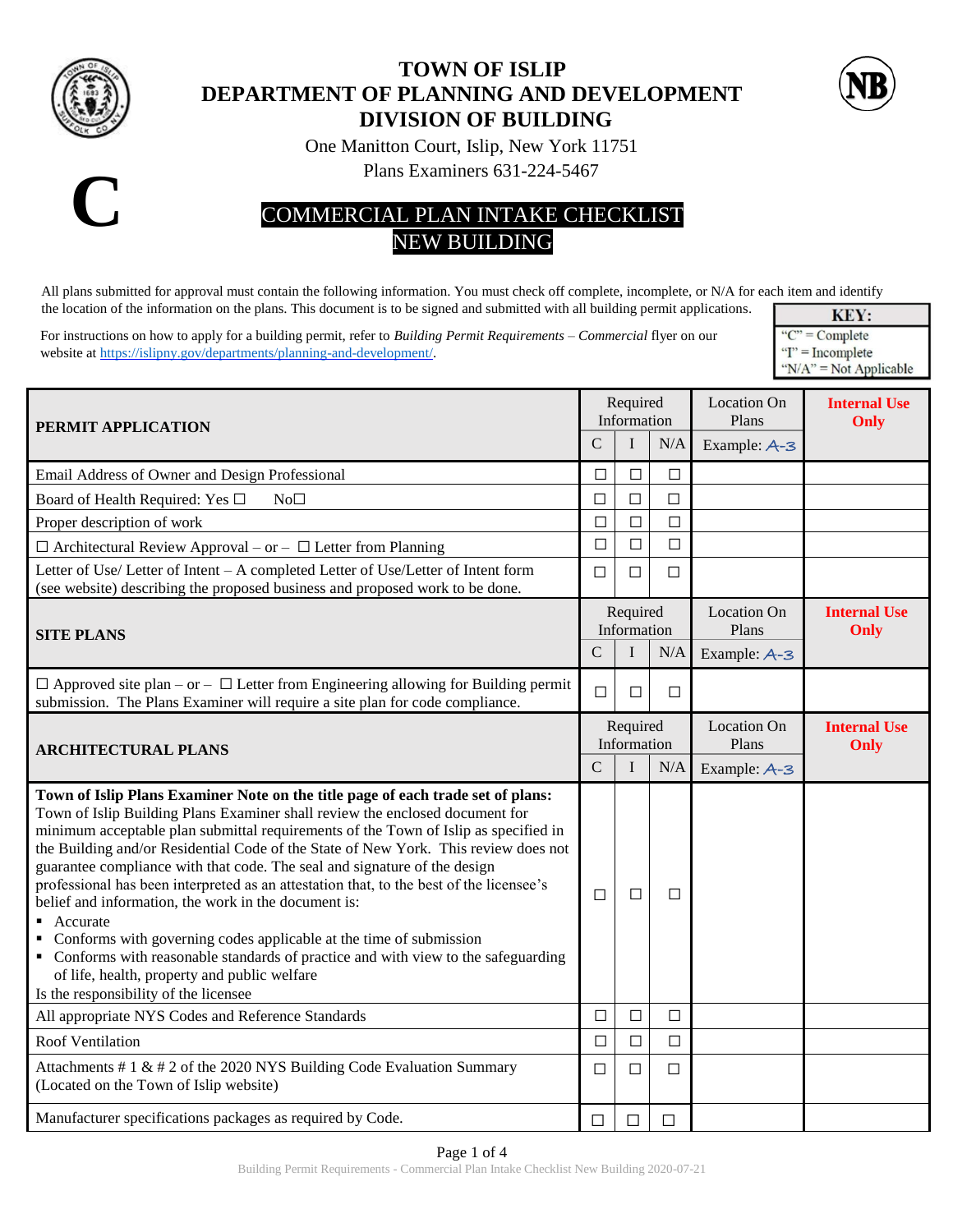| Window & door schedules with manufacturer, model, sizes, egress, projection factor<br>& calculations, U Value, SHGC, VT, design pressure, air leakage, and guard<br>information type                                                                                                                        | □            | $\Box$                       | $\Box$                                     |                                      |                             |
|-------------------------------------------------------------------------------------------------------------------------------------------------------------------------------------------------------------------------------------------------------------------------------------------------------------|--------------|------------------------------|--------------------------------------------|--------------------------------------|-----------------------------|
| Siding $&$ roofing compliance specifications                                                                                                                                                                                                                                                                | ⊔            | $\Box$                       | □                                          |                                      |                             |
| Town of Islip Building Code Evaluation Survey on plans                                                                                                                                                                                                                                                      | □            | $\Box$                       | $\Box$                                     |                                      |                             |
| Town of Islip Geographical Table (located on our website)                                                                                                                                                                                                                                                   | □            | $\Box$                       | $\Box$                                     |                                      |                             |
| All glazing information including type, labeling, & design loads                                                                                                                                                                                                                                            | ⊔            | $\Box$                       | □                                          |                                      |                             |
| <b>Construction Type</b>                                                                                                                                                                                                                                                                                    | □            | □                            | $\Box$                                     |                                      |                             |
| Clearly state building use and occupancy. Storage buildings and mercantile uses shall<br>clearly note commodity classes, amounts and where stored. Clearly state and delineate<br>incidental, accessory and mixed uses and whether or not such occupancies are to be<br>separated by fire rated assemblies. | □            | $\Box$                       | □                                          |                                      |                             |
| Compliance with NYSBC Chapter 33 for Construction Safeguards as applicable                                                                                                                                                                                                                                  | П            | □                            | П                                          |                                      |                             |
| <b>STRUCTURAL PLANS</b>                                                                                                                                                                                                                                                                                     | C            | Required<br>Information<br>I | N/A                                        | Location On<br>Plans<br>Example: A-3 | <b>Internal Use</b><br>Only |
| Method used for structural design (material specific) Example: LRFD                                                                                                                                                                                                                                         | □            | $\Box$                       | □                                          |                                      |                             |
| Special inspection approved agency information (BCNYS 1703)                                                                                                                                                                                                                                                 | $\Box$       | $\Box$                       | $\Box$                                     |                                      |                             |
| Drawings signed and sealed by a NYS Registered Design Professional for all pre-<br>engineered assemblies including wood roof and floor trusses, cold formed<br>construction, open web steel trusses, canopies & awnings, and pre-engineered<br>buildings                                                    | ⊔            | □                            | □                                          |                                      |                             |
| Building components for lateral (shear walls or braced walls) and uplift resistance                                                                                                                                                                                                                         | □            | $\Box$                       | $\Box$                                     |                                      |                             |
| Town of Islip Structural Affidavit.<br>Provide signed/sealed structural calculations for buildings 2 stories and over.                                                                                                                                                                                      | □            | $\Box$                       | $\Box$                                     |                                      |                             |
| All connections for steel and cold formed steel including fastening such as bolting,<br>welding and screws are to be detailed and called out.                                                                                                                                                               | □            | $\Box$                       | $\Box$                                     |                                      |                             |
| MECHANICAL / ELECTRICAL / PLUMBING PLANS                                                                                                                                                                                                                                                                    | Required     |                              | <b>Location On</b><br>Information<br>Plans |                                      | <b>Internal Use</b><br>Only |
|                                                                                                                                                                                                                                                                                                             | $\mathsf{C}$ | I                            | N/A                                        | Example: $A - 3$                     |                             |
| Town of Islip Geographical Tables (located on our website)                                                                                                                                                                                                                                                  | □            | $\Box$                       | $\Box$                                     |                                      |                             |
| All new buildings and additions (No deferred submittals)                                                                                                                                                                                                                                                    | ⊔            | $\Box$                       | $\Box$                                     |                                      |                             |
| Energy Code mandatory sections addressed                                                                                                                                                                                                                                                                    | □            | $\Box$                       | □                                          |                                      |                             |
| <b>MECHANICAL.</b> Provide building heat/cooling loads and systems and duct sizing<br>calculations ASHRAE 183 or Manuals J, S, & D residential up to and including 3<br>stories.                                                                                                                            | □            | $\Box$                       | ப                                          |                                      |                             |
| All mechanical equipment clearly identified on the plans. Service and hot water<br>design & piping shown. Specifications, including but not limited to type, power, fuel,<br>capacity, BHP, HP, KW, and efficiency along with control narrative                                                             | □            | □                            | □                                          |                                      |                             |
| R Occupancies for whole house ventilation systems & outside air (no windows)                                                                                                                                                                                                                                | □            | $\Box$                       | $\Box$                                     |                                      |                             |
| Occupant, combustion and dilution outside air calculations                                                                                                                                                                                                                                                  | □            | $\Box$                       | $\Box$                                     |                                      |                             |
| Provide Accurate HVAC units count and type of power source (For RTU's, Split<br>systems, ERV's, MUA, Kitchen hoods, Boilers, AHU, Clothes dryers etc. gas,<br>electric, oil)                                                                                                                                | $\Box$       | $\Box$                       | $\Box$                                     |                                      |                             |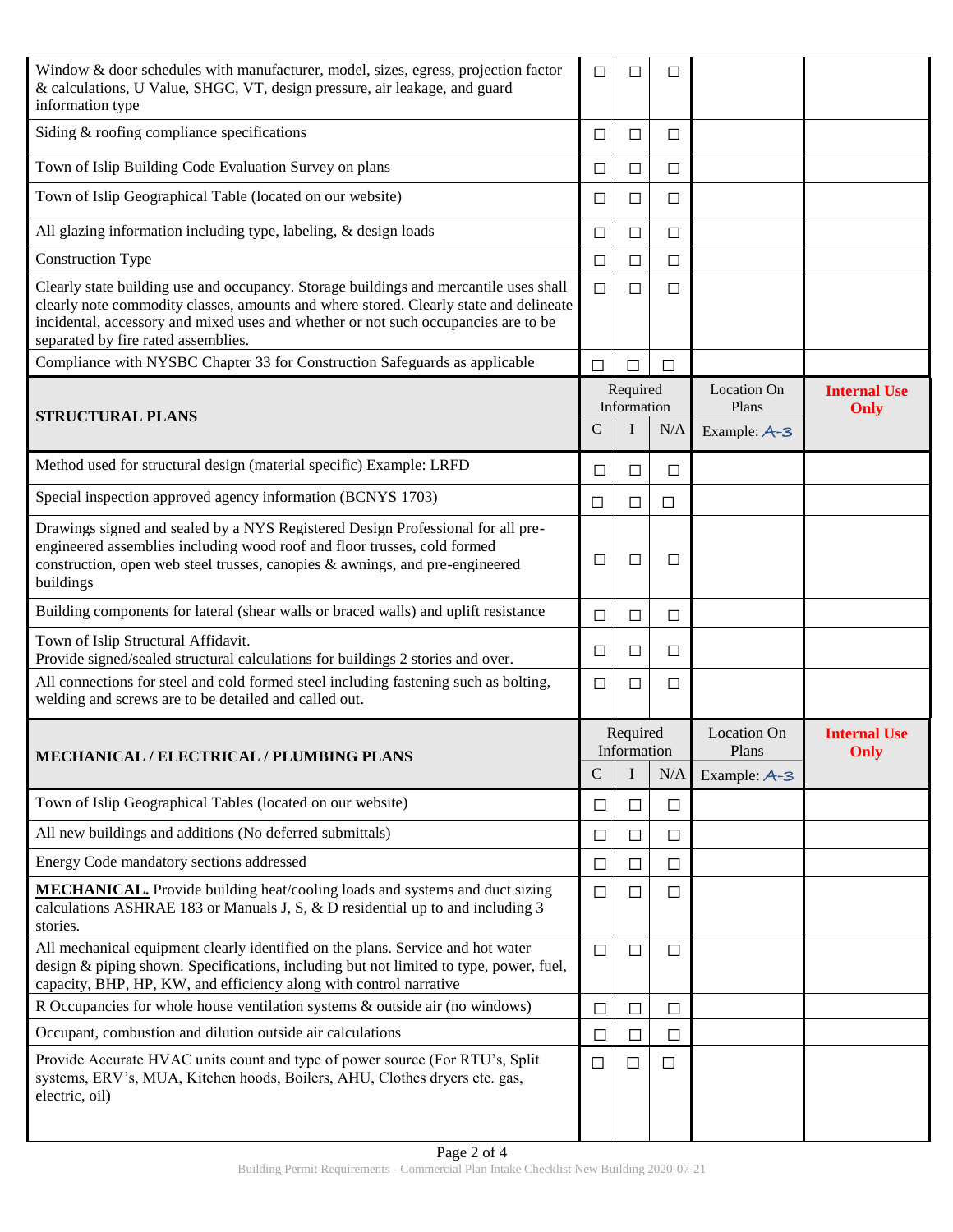| <b>ELECTRICAL.</b> Provide full electrical and lighting plans. Circuit panel sizing &<br>location, smoke & Carbon Monoxide specifications, Lighting Schedule with number<br>of fixtures and number of lights/luminaires and wattages, Control Operation<br>Narrative, daylight and side light drawings and calculations, interior lighting power<br>allowance calculations shall be provided.                                                                                                                       | □      | П                       | □      |                      |                             |
|---------------------------------------------------------------------------------------------------------------------------------------------------------------------------------------------------------------------------------------------------------------------------------------------------------------------------------------------------------------------------------------------------------------------------------------------------------------------------------------------------------------------|--------|-------------------------|--------|----------------------|-----------------------------|
| PLUMBING. Provide plumbing and gas supply risers, sanitary drainage and venting<br>risers with sizes, pitches and quantifying values along with reference standard<br>sections/tables used for design                                                                                                                                                                                                                                                                                                               | □      | □                       | □      |                      |                             |
| Provide plumbing fixtures type and count (for water closets, lavatories, urinals,<br>tubs/showers, sinks, service sinks, drinking fountains, dishwashers, washing<br>machines, floor sinks, floor drains etc.)                                                                                                                                                                                                                                                                                                      | □      | □                       | □      |                      |                             |
| <b>OTHER EQUIPMENT.</b> Accurate count and type of power source (For water<br>heaters, generators, cooking appliances, gas piping, medical gas etc.)                                                                                                                                                                                                                                                                                                                                                                | □      | □                       | $\Box$ |                      |                             |
| <b>ENERGY CODE</b>                                                                                                                                                                                                                                                                                                                                                                                                                                                                                                  |        | Required<br>Information |        | Location On<br>Plans | <b>Internal Use</b><br>Only |
|                                                                                                                                                                                                                                                                                                                                                                                                                                                                                                                     | C      | I                       | N/A    | Example: A-3         |                             |
| All sections of referenced codes noted as mandatory clearly addressed by the<br>Registered Design Professional on the plan (even if a computer analysis is submitted)                                                                                                                                                                                                                                                                                                                                               | $\Box$ | $\Box$                  | $\Box$ |                      |                             |
| Thermal barrier clearly identified, along with insulation types, thickness, and R (or U)<br>Values noted                                                                                                                                                                                                                                                                                                                                                                                                            | $\Box$ | □                       | $\Box$ |                      |                             |
| Written Commissioning Statement as sited in both the 2020 NYSECCC and<br><b>ASHRAE 90.1 Reference Standards</b>                                                                                                                                                                                                                                                                                                                                                                                                     | $\Box$ | $\Box$                  | $\Box$ |                      |                             |
| Provide all Energy Code Compliance information & specifications for heating and<br>cooling systems and hot water service system.                                                                                                                                                                                                                                                                                                                                                                                    | □      | $\Box$                  | $\Box$ |                      |                             |
| Clearly state which code is being used:<br>2020 NYSECCC □<br>$-$ or $-$<br>ASHRAE 90.1 $\Box$<br>Include scope, methods used and path used for compliance.<br>All mandatory items addressed on plans.                                                                                                                                                                                                                                                                                                               | $\Box$ | □                       | $\Box$ |                      |                             |
| If using 2020NYSECCC/ASHRAE Comcheck, provide project information with<br>building orientation. Each wall shall be individually analyzed and orientation noted.<br>All glazing areas shall be shown including skylights and clear stories called out.<br>Glazing and door shall have U Values, visible transmittance VT and SHGC called<br>out. Do not call out projection factor unless plans clearly show projection factor<br>details and calculations. Daylighting compliance & areas are to be shown on plans. | $\Box$ | □                       | $\Box$ |                      |                             |
| Air barrier compliance including methods (materials or testing). If materials:<br>provide details including clearly defining location in the building, thermal barriers,<br>allowed material types & how applied, and sealing of penetrations.<br>If testing: specific testing to be used.                                                                                                                                                                                                                          | $\Box$ | □                       | □      |                      |                             |
| Energy Certificate & Energy Certificate Application Statement                                                                                                                                                                                                                                                                                                                                                                                                                                                       | $\Box$ | $\Box$                  | $\Box$ |                      |                             |
| NYS Registered Design Professional Energy Code Compliance Statement                                                                                                                                                                                                                                                                                                                                                                                                                                                 | $\Box$ | $\Box$                  | $\Box$ |                      |                             |

**I attest that the construction documents submitted with this building permit application contain the minimum requirements for review, as required above, and acknowledge that acceptance of this application does not constitute an approval:** 

| Architect/ Engineer of Record: | Date |      |      |
|--------------------------------|------|------|------|
|                                | Name | Firm |      |
| Signature:                     |      |      | Date |
|                                |      |      |      |